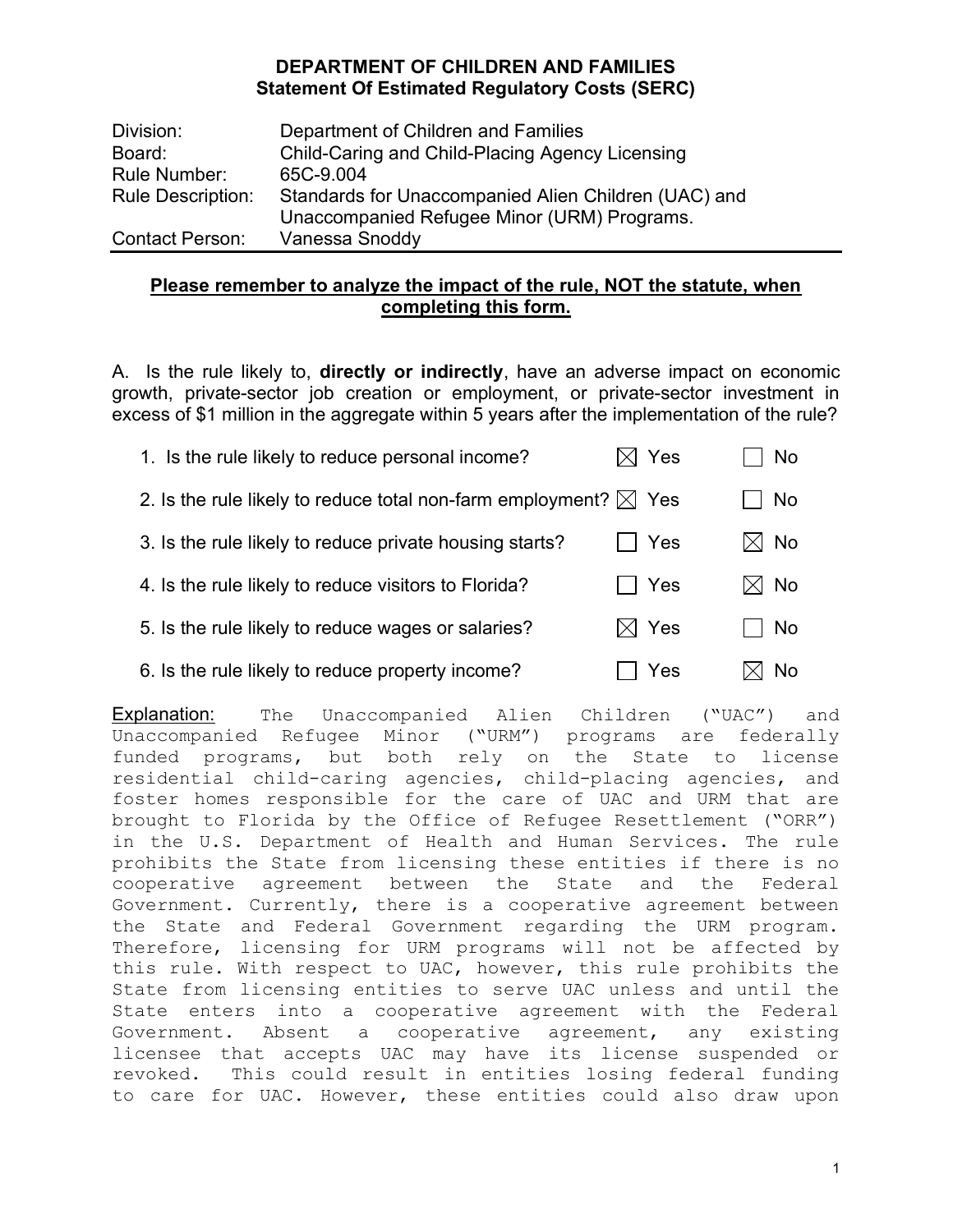their existing infrastructure and staff to serve other populations covered by the Department (e.g., dependency, human trafficking, pregnant, and parenting).

The UAC program is federally funded in its entirety, yet the Federal Government relies on the State to license the facilities that serve the UAC population. Approximately \$66,131,570 in federal funding is allocated to the 17 child-caring agencies and 5 child-placing agencies that are licensed to serve the UAC population in Florida.

| Child-Caring<br>Agency (CCA)<br>and Child-<br>Placing Agency<br>(CPA) | Program<br>(UAC or<br>URMP) | Federal Award | Approximate<br>number of<br>children<br>served from<br>January-<br>December 2021 |
|-----------------------------------------------------------------------|-----------------------------|---------------|----------------------------------------------------------------------------------|
| Catholic<br>Charities of<br>the<br>Archdiocese of<br>Miami (CCA)      | <b>UAC</b>                  | \$10,048,439  | 352                                                                              |
| His House<br>Children Home<br>(CPA)                                   | <b>UAC</b>                  |               | 28                                                                               |
| His House UAC-<br>Shelter<br>Twenty-Five<br>(CCA)                     | <b>UAC</b>                  |               | 41                                                                               |
| His House<br>Shelter<br>Twenty-Nine<br>(CCA)                          | <b>UAC</b>                  | \$7,957,203   | 166                                                                              |
| His House<br>Shelter<br>Thirty-Two<br>(CCA)                           | <b>UAC</b>                  |               | 187                                                                              |
| His House<br>Group Home<br>Forty-Three<br>(CCA)                       | <b>UAC</b>                  |               | 4                                                                                |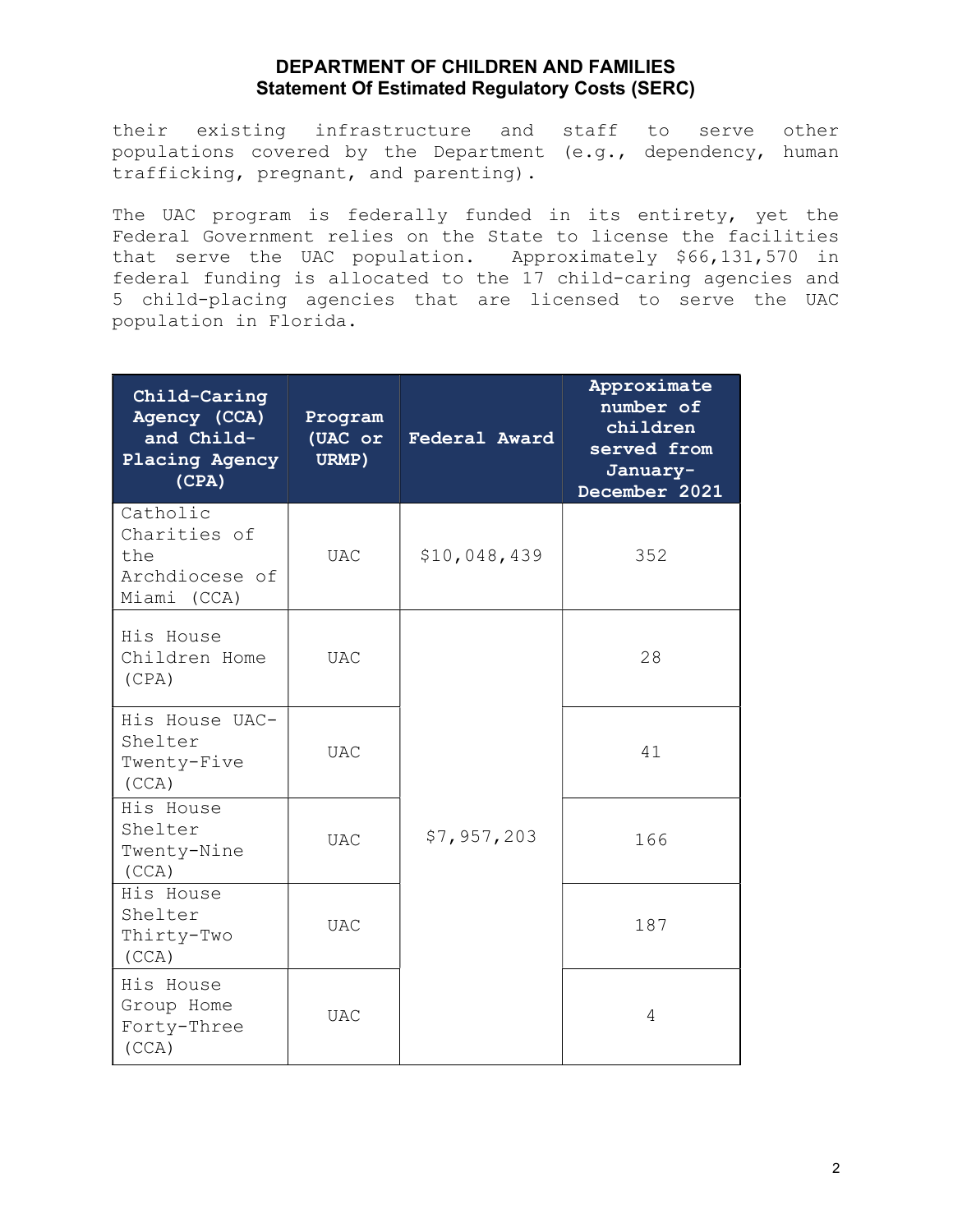| His House<br>Shelter<br>Thirty-Three<br>(CCA)            | <b>UAC</b>   |              | 187 |
|----------------------------------------------------------|--------------|--------------|-----|
| His House<br>Shelter<br>Thirty-Five<br>(CCA)             | <b>UAC</b>   |              | 85  |
| His House<br>Shelter Thirty<br>(CCA)                     | <b>UAC</b>   |              | 135 |
| His House<br>Shelter<br>Thirty-One<br>(CCA)              | <b>UAC</b>   |              | 224 |
| His House<br>Shelter<br>Thirty-Four<br>(CCA)             | <b>UAC</b>   |              | 280 |
| His House<br>Shelter<br>Twenty-Two<br>(CCA)              | <b>UAC</b>   |              | 154 |
| U.S. Committee<br>for Refugees<br>and Immigrant<br>(CCA) | <b>UAC</b>   | \$4,454,692  | 836 |
| Urban<br>Strategies:<br>UAC Program<br>(CCA)             | <b>UAC</b>   | \$16,104,341 | 210 |
| Finally Home<br>Adoption (CPA)                           | $_{\rm UAC}$ |              | 196 |
| Gulf Coast<br>JFCS UAC<br>Shelter (CCA)                  | <b>UAC</b>   | \$2,508,543  | 323 |
| LSF Dream<br>Center (CCA)                                | <b>UAC</b>   | \$4,065,633  | 350 |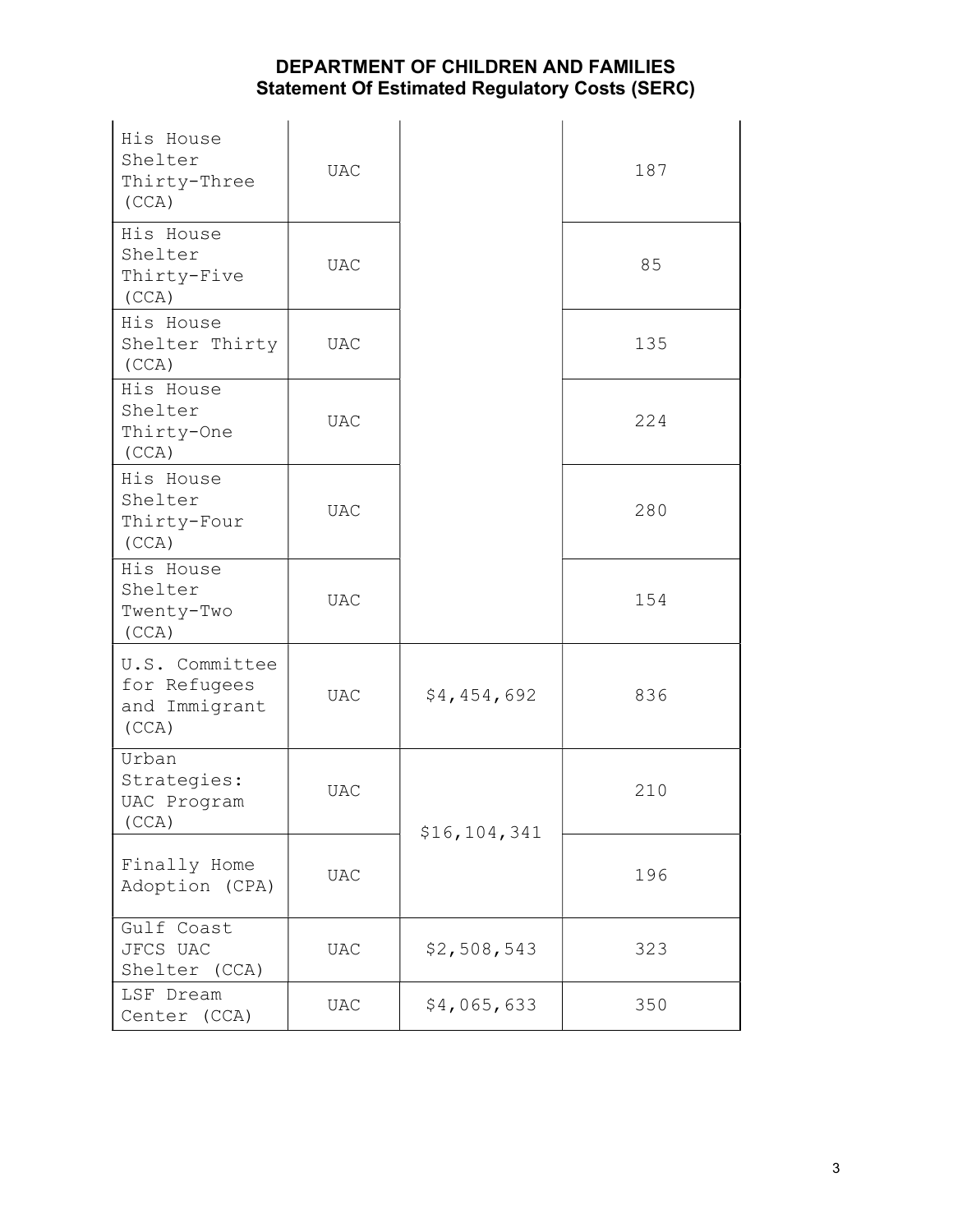| Florida United<br>Methodist<br>Children's<br>Home- Caminos<br>Nacional (CCA) | UAC | \$7,139,283    | 135 |
|------------------------------------------------------------------------------|-----|----------------|-----|
| Twin Oaks<br>Juvenile<br>Development-<br>Twin Oaks<br>Academy (CCA)          | UAC | \$2,161,660    | 39  |
| Bethany<br>Christian<br>Services (CPA)                                       | UAC | \$3,994,818    | 44  |
| National Youth<br>Advocate<br>Program (NYAP)<br>La Jornada<br>(CPA)          | UAC | \$7,696,958.00 | 308 |

If any of these questions are answered "Yes," presume that there is a likely and adverse impact in excess of \$1 million, and the rule must be submitted to the legislature for ratification.

B. Is the rule likely to, **directly or indirectly**, have an adverse impact on business competitiveness, including the ability of persons doing business in the state to compete with persons doing business in other states or domestic markets, productivity, or innovation in excess of \$1 million in the aggregate within 5 years after the implementation of the rule?

 1. Is the rule likely to raise the price of goods or services provided by Florida business?

 $\Box$  Yes  $\Box$  No

 2. Is the rule likely to add regulation that is not present in other states or markets?

 $\boxtimes$  Yes  $\Box$  No

 3. Is the rule likely to reduce the quantity of goods or services Florida businesses are able to produce, i.e. will goods or services become too expensive to produce?

 $\boxtimes$  Yes  $\Box$  No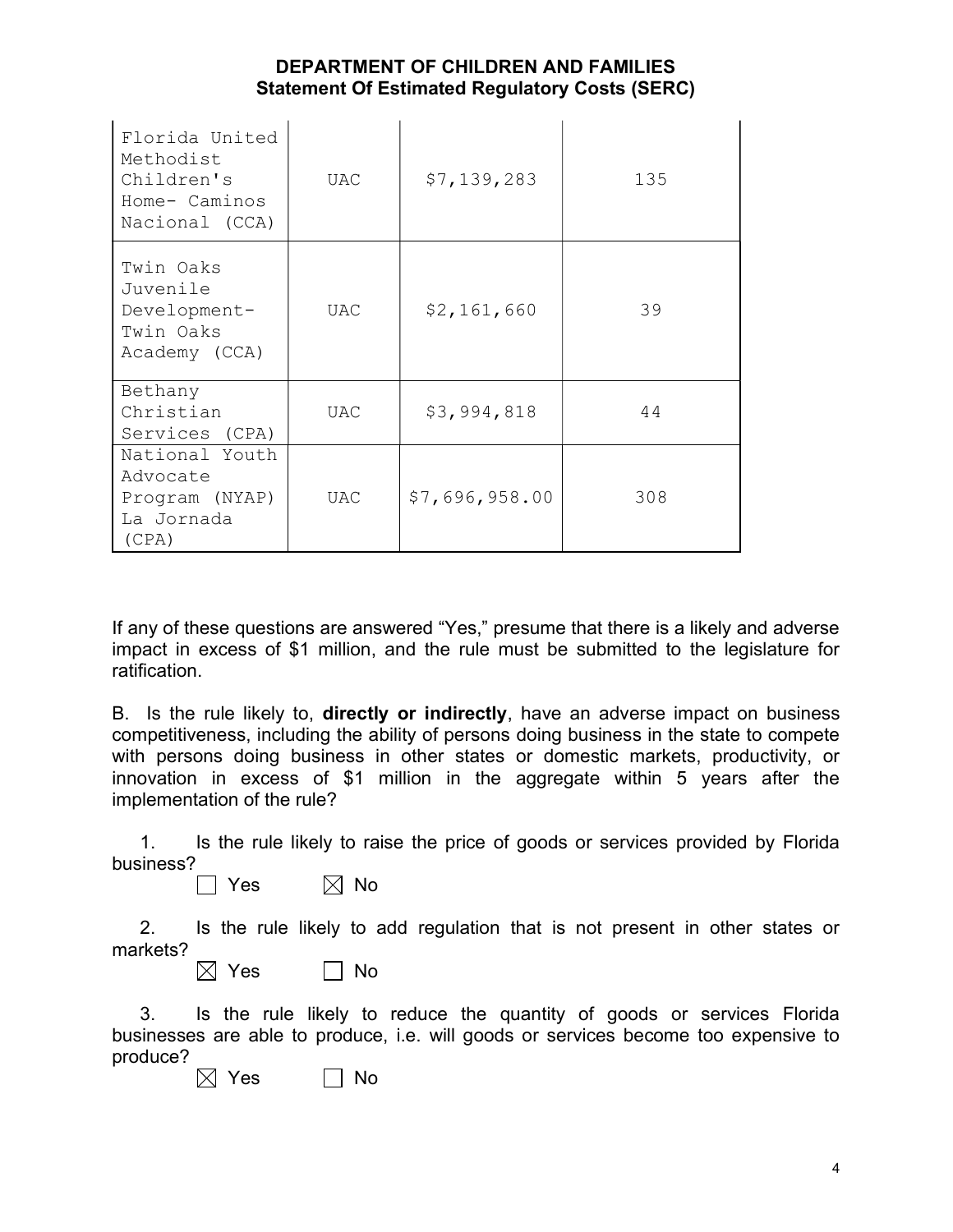4. Is the rule likely to cause Florida businesses to reduce workforces?  $\boxtimes$  Yes  $\qquad \Box$  No

 5. Is the rule likely to increase regulatory costs to the extent that Florida businesses will be unable to invest in product development or other innovation?  $\Box$  Yes  $\boxtimes$  No

- 
- 6. Is the rule likely to make illegal any product or service that is currently legal?  $\Box$  Yes  $\hskip10mm \boxtimes$  No

Explanation: See Section A above.

If any of these questions are answered "Yes," presume that there is a likely and adverse impact in excess of \$1 million, and the rule must be submitted to the legislature for ratification.

C. Is the rule likely, directly or indirectly, to increase regulatory costs, including any transactional costs (see F below for examples of transactional costs), in excess of \$1 million in the aggregate within 5 years after the implementation of this rule?

| 1. Current one-time costs                      | 0               |
|------------------------------------------------|-----------------|
| 2. New one-time costs                          | 0               |
| 3. Subtract 1 from 2                           | 0               |
| 4. Current recurring costs                     | 0               |
| 5. New recurring costs                         | \$1,837,728.00  |
| 6. Subtract 4 from 5                           | \$1,837,728.00  |
| 7. Number of times costs will recur in 5 years | 10              |
| 8. Multiply 6 times 7                          | \$18,377,280.00 |
| 9. Add 3 to 8                                  | \$18,377,280.00 |

If 9. is greater than \$1 million, there is likely an increase of regulatory costs in excess of \$1 million, and the rule must be submitted to the legislature for ratification.

- D. Good faith estimates (numbers/types):
	- 1. The number of individuals and entities likely to be required to comply with the rule. (Please provide a reasonable explanation for the estimate used for the number of individuals and methodology used for deriving the estimate).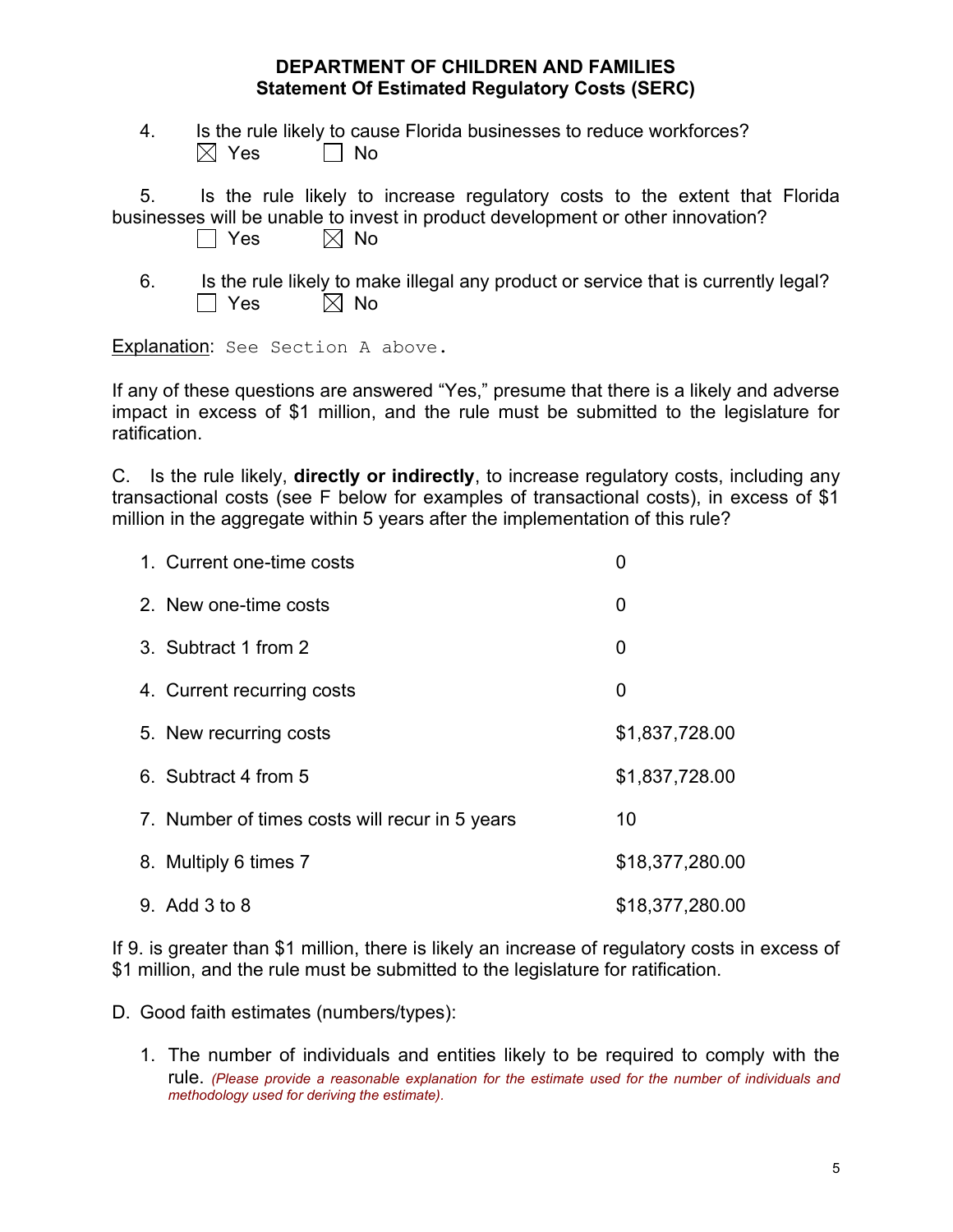There are a total of 17 child-caring agencies, 5 childplacing agencies, and 60 foster homes.

#### 2. A general description of the types of individuals likely to be affected by the rule.

The following individuals would be affected by the rule:

- o Child-caring agency
	- The 600 staff employed to serve UAC consists of various roles to include, but not limited to, direct and non-direct care staff, administrative staff, nurses, volunteers, counselors, and contracted service providers.
	- Approximately 3,708 UAC were placed in childcaring agencies in Florida during the year of 2021.
- o Child-placing agency
	- The 80 staff employed to serve UAC consists of various roles to include, but not limited to, licensing specialist, administrative staff, and contracted service providers.
	- Approximately 60 UAC foster homes were active in Florida during the year of 2021.
	- Approximately 576 UAC were placed in foster homes in Florida during the year of 2021.
- E. Good faith estimates (costs):
	- 1. Cost to the department of implementing the proposed rule:

 $\boxtimes$  None. The department intends to implement the proposed rule within its current workload, with existing staff.

 $\Box$  Minimal. (Provide a brief explanation).

 Other. (Please provide a reasonable explanation for the estimate used and methodology used for deriving the estimate).

2. Cost to any other state and local government entities of implementing the proposed rule: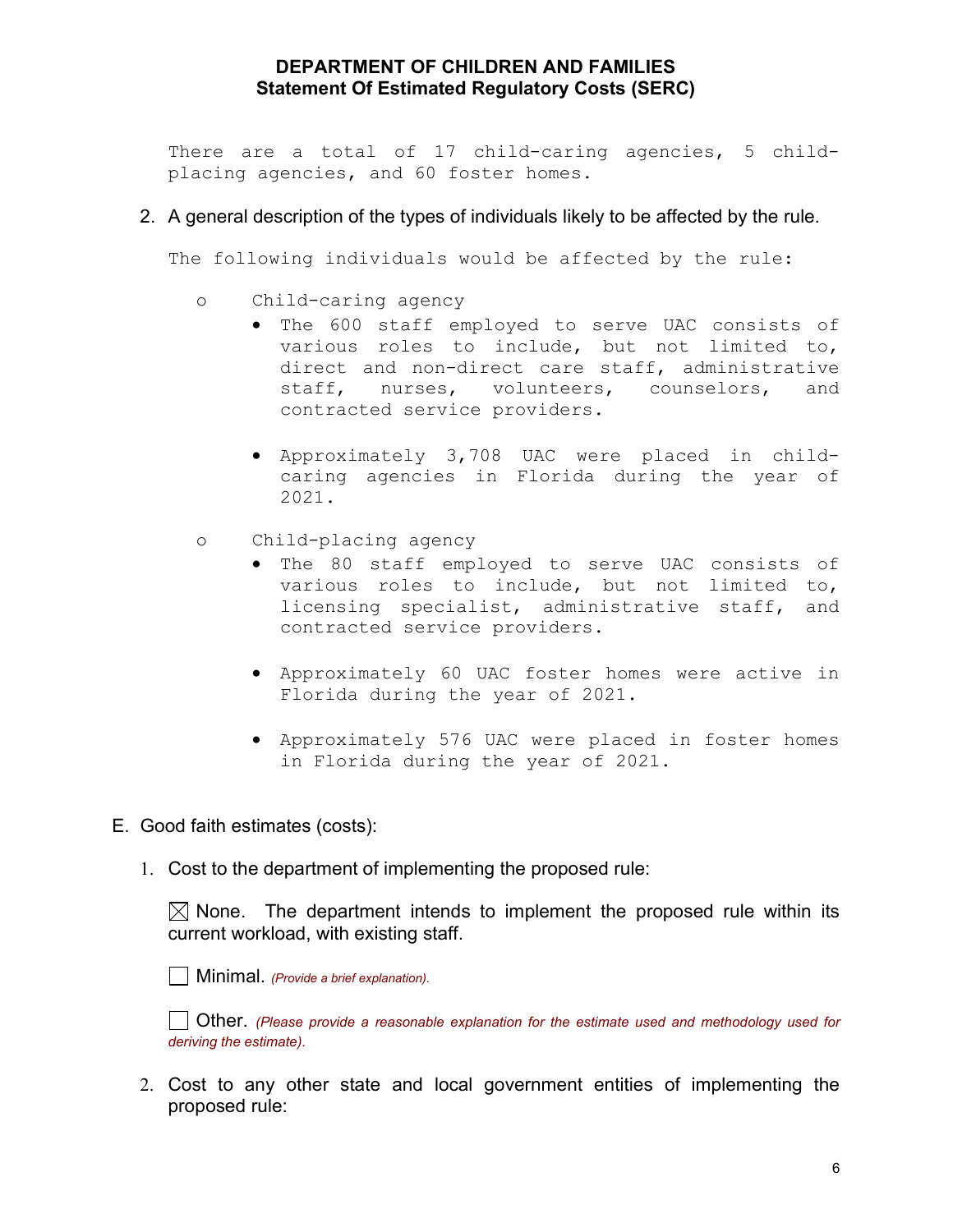$\boxtimes$  None. This proposed rule will only affect the department.

 $\Box$  Minimal. (Provide a brief explanation).

 Other. (Please provide a reasonable explanation for the estimate used and methodology used for deriving the estimate).

3. Cost to the department of enforcing the proposed rule:

 $\Box$  None. The department intends to enforce the proposed rule within its current workload with existing staff.

| Minimal. (Provide a brief explanation).

 $\boxtimes$  Other. (Please provide a reasonable explanation for the estimate used and methodology used for deriving the estimate).

- o The Department will require training for providers completing welfare checks on children who are discharged from the child-caring agency or foster homes and placed with their sponsor or reunified with their parent, to ensure safety of these children.
	- The Department has determined that the training will be conducted by the Department and there will not be a cost to obtain training on the identification of unusual injuries that could be indicative of abuse or neglect.
- 4. Cost to any other state and local government of enforcing the proposed rule:

 $\boxtimes$  None. This proposed rule will only affect the department.

 $\vert$  Minimal. (Provide a brief explanation).

 Other. (Please provide a reasonable explanation for the estimate used and methodology used for deriving the estimate).

F. Good faith estimates (transactional costs) likely to be incurred by individuals and entities, including local government entities, required to comply with the requirements of the proposed rule. (Includes filing fees, cost of obtaining a license, cost of equipment required to be installed or used, cost of implementing processes and procedures, cost of modifying existing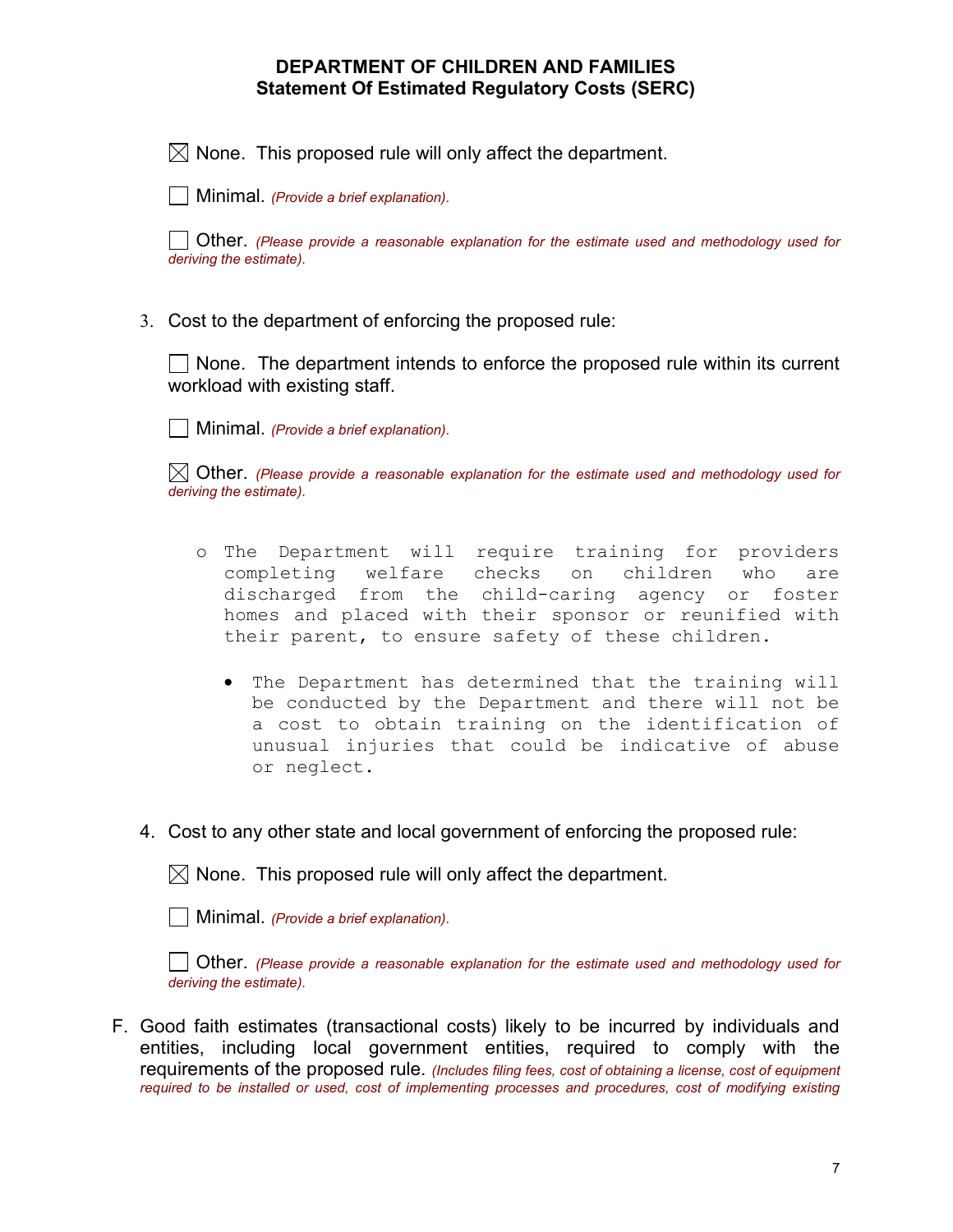processes and procedures, additional operating costs incurred, cost of monitoring, and cost of reporting, or any other costs necessary to comply with the rule).

 $\Box$  None. This proposed rule will only affect the department.

| Minimal. (Provide a brief explanation).

 $\boxtimes$  Other. (Please provide a reasonable explanation for the estimate used and methodology used for deriving the estimate). …

- o The Department will require training for providers completing welfare checks on children who are discharged from the child-caring agency and placed with their sponsor.
	- The Department has determined that the training will be conducted by the Department and there will not be a cost to obtain training on the identification of unusual injuries that could be indicative of abuse or neglect.
- o The Department will implement the requirement for childcaring and child-placing agencies to complete in-person welfare checks for children who are discharged and placed by ORR in the care of a sponsor in Florida. When children are placed outside the providers' catchment area, the designated staff completing the in-person child welfare check will be required to travel and at times may require lodging.
- o The Department has determined that child-caring and childplacing agency providers will be required to conduct inperson welfare checks when the youth leave the UAC placement and are placed in the care of a sponsor or reunified with their parent in the State of Florida. This impact could require additional travel and lodging costs for staff that are outside the catchment area of the childcaring agency. An additional impact is the need to educate staff from the child-caring agency who are responsible for conducting welfare checks on the identification of injuries or unusual marks that may be of concern and may require notification to Florida's Abuse Hotline.
- o The following is an example of the costs for in-person welfare checks if all the staff conducting the checks live outside the catchment area:
	- Cost of Travel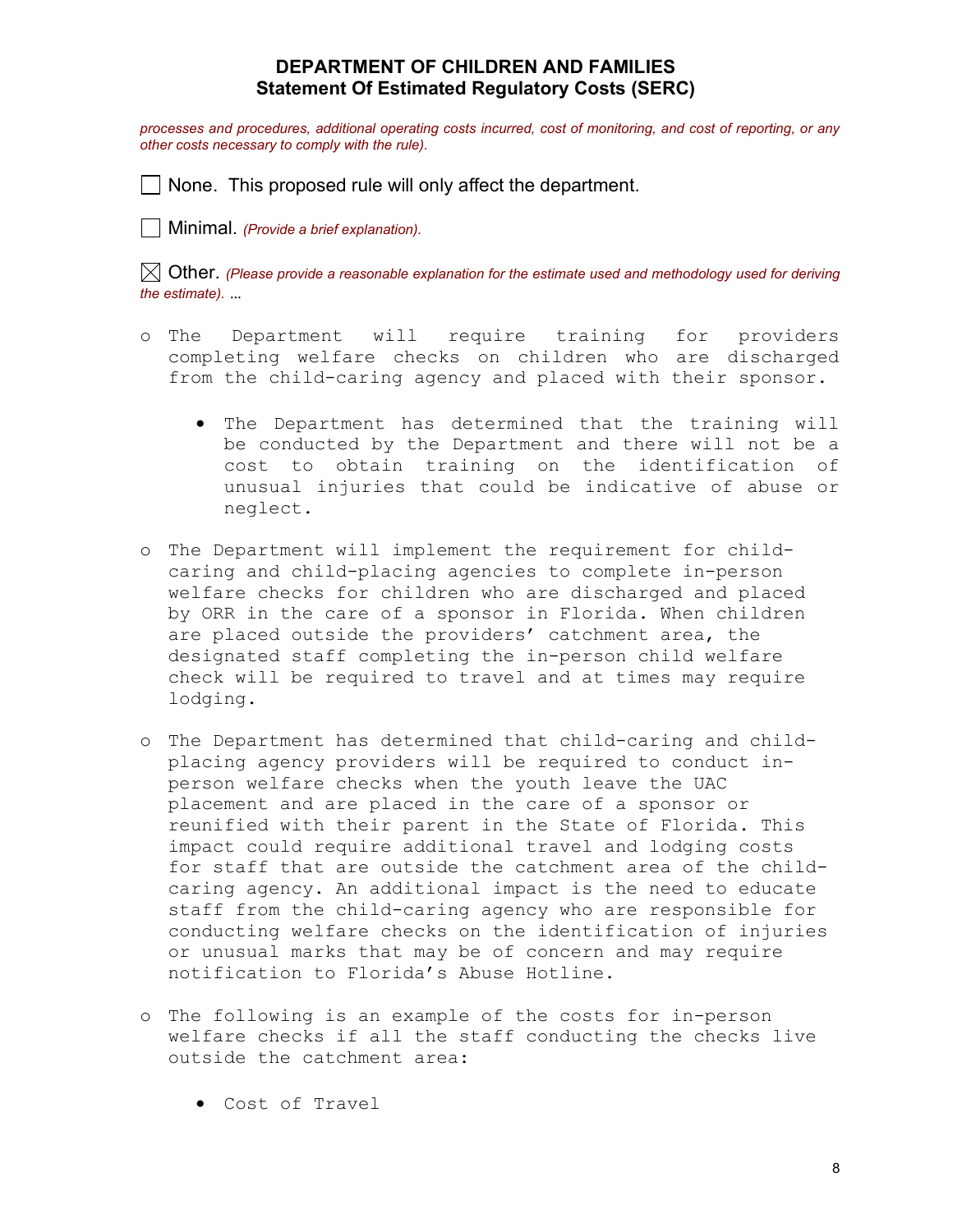- Mileage reimbursement for 2022 is \$.58 per mile
	- **For Example:** 236 miles (Miami to Orlando) X  $$.58 = $136.88$
	- \$136.88 (mileage reimbursement) X 2 (round trip) = \$273.76
- Cost of lodging is on average \$180 per night
- $\bullet$  \$273.76 (mileage) + \$180 (lodging) = \$453.76
- In-person welfare check for child-caring agency
	- First six months
		- $\bullet$  \$453.76 (travel per child) X 3,708 (UAC) = \$1,682,542.08
	- **Five years** 
		- $\bullet$  \$1,682,542.08 X 10 (number of welfare checks per child in 5 years) = \$16,825,420.80
- In-person welfare check for child-placing agency
	- First six months
		- $\bullet$  \$453.76 (travel per child) X 576(UAC) = \$261,365.76
	- **Five years** 
		- $\bullet$  \$261,365.76 X 10 (number of welfare checks per UAC child in 5 years) =  $$2,613,657.60$
- The total cost to conduct welfare checks on UAC until they reach the age of 18 varies on the age of the child when they were placed with a sponsor.
- G. An analysis of the impact on small business as defined by s. 288.703, F.S., and an analysis of the impact on small counties and small cities as defined by s. 120.52, F.S. (Includes:
	- Why the regulation is needed [e.g., How will the regulation make the regulatory process more efficient? Required to meet changes in federal law? Required to meet changes in state law?];
	- The type of small businesses that would be subject to the rule;
	- The probable impact on affected small businesses [e.g., increased reporting requirements; increased staffing; increased legal or accounting fees?];
	- The likely per-firm regulatory cost increase, if any).

A small business is defined in Section 288.703, F.S., as "…an independently owned and operated business concern that employs 200 or fewer permanent full-time employees and that, together with its affiliates, has a net worth of not more than \$5 million or any firm based in this state which has a Small Business Administration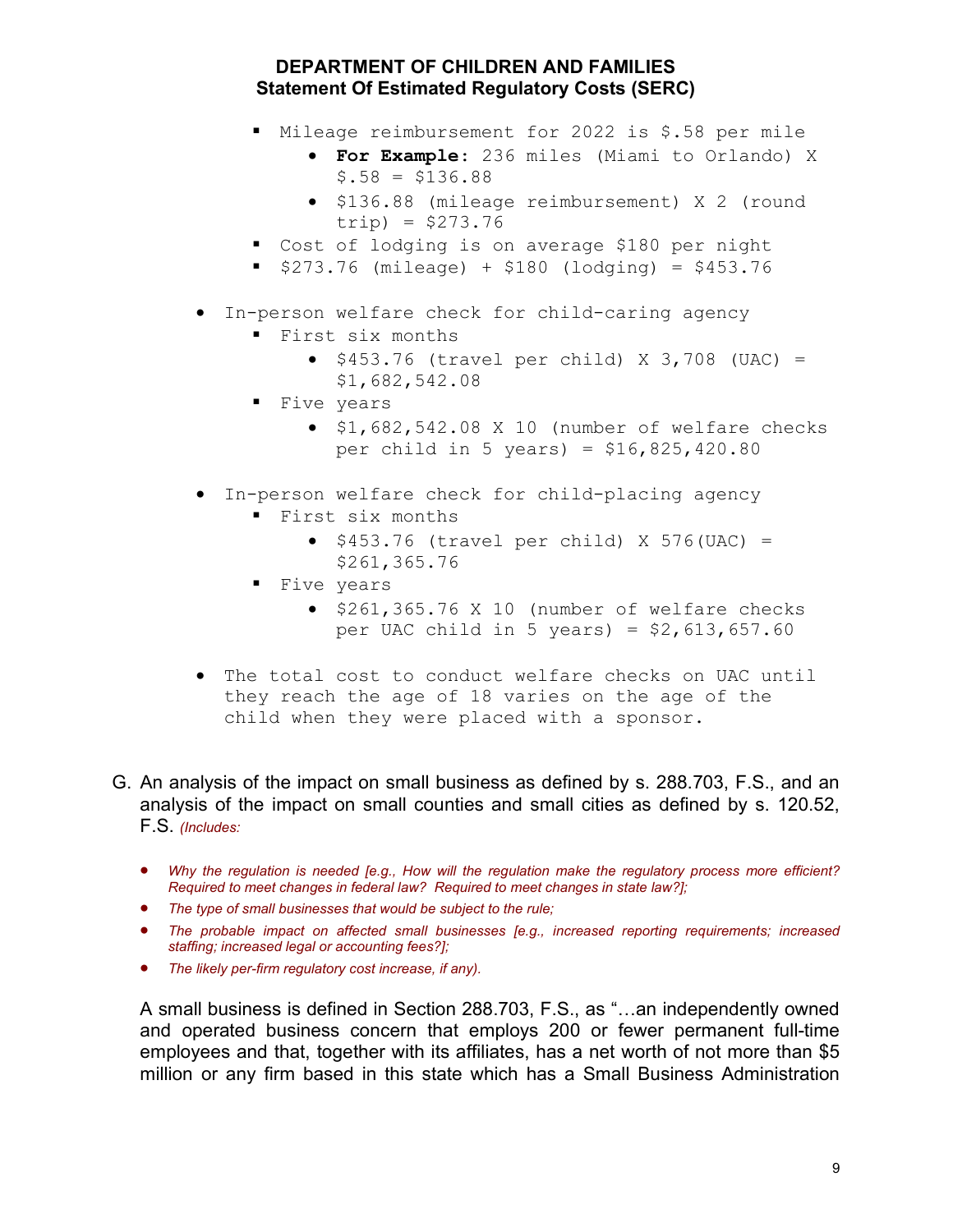8(a) certification. As applicable to sole proprietorships, the \$5 million net worth requirement shall include both personal and business investments."

A small county is defined in Section 120.52(19), F.S., as "any county that has an unincarcerated population of 75,000 or less according to the most recent decennial census." And, a small city is defined in Section 120.52(18), F.S., as "any municipality that has an unincarcerated population of 10,000 or less according to the most recent decennial census."

The estimated number of small businesses that would be subject to the rule:

| $\boxtimes$ 1-99                | $\Box$ 100-499         | $\Box$ 500-999 |
|---------------------------------|------------------------|----------------|
| $\Box$ 1,000-4,999              | $\Box$ More than 5,000 |                |
| $\Box$ Unknown, please explain: |                        |                |

 $\boxtimes$  Analysis of the impact on small business: Although a majority of licensed child-caring and child-placing agencies are not small businesses because they are not-for-profit entities, there are some licensed child-caring and child-placing agencies that may qualify as small businesses pursuant to Part IV, Chapter 288, Florida Statutes, and will be impacted by the Rule. When children are placed outside the providers catchment area, the designated staff completing the in-person child welfare check will be required to travel and at times may require lodging.

See F for example of applicable costs.

 $\boxtimes$  There is no small county or small city that will be impacted by this proposed rule.

 $\Box$  A small county or small city will be impacted. Analysis:

L Lower impact alternatives were not implemented? Describe the alternatives and the basis for not implementing them.

H. Any additional information that the agency determines may be useful.

 $\boxtimes$  None.

 $\Box$  Additional.

I. A description of any good faith written proposal for a lower cost regulatory alternative to the proposed rule which substantially accomplishes the objectives of the law being implemented and either a statement adopting the alternative or a statement of the reasons rejecting the alternative in favor of the proposed rule.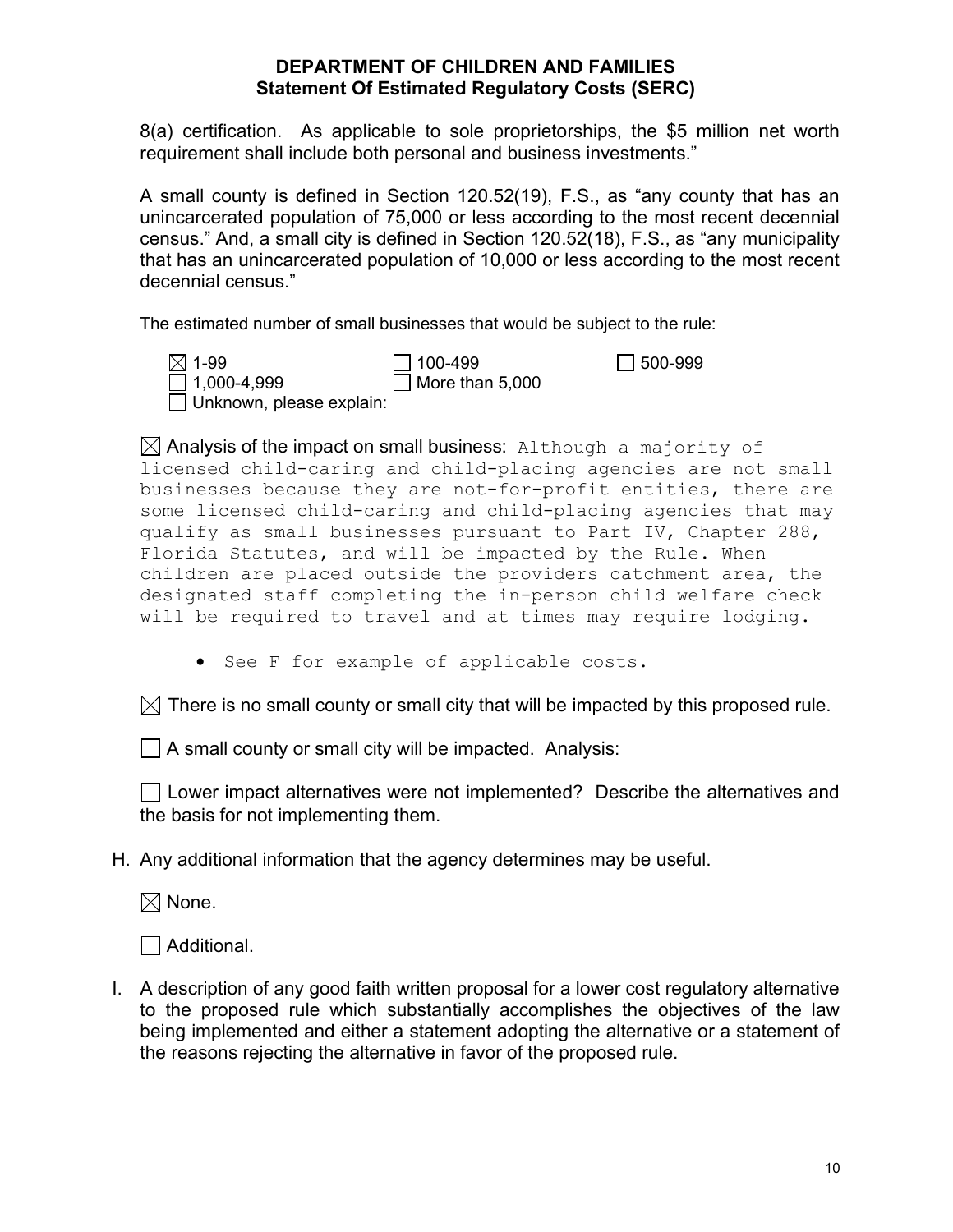No good faith written proposals for a lower cost regulatory alternative to the proposed rule were received.

 $\boxtimes$  See attachment "A" (Americans for Immigrant Justice).

Adopted in entirety.

 $\Box$  Adopted / rejected in part. (Provide a description of the parts adopted or rejected, and provide a brief statement of the reasons adopting or rejecting this alternative in part).

 $\boxtimes$  Rejected in entirety. (Provide a brief statement of the reasons rejecting this alternative). In their lower cost regulatory alternative ("LCRA"), Americans for Immigrant Justice (AIJ) fails to provide alternatives which substantially accomplish the objectives of the law being implemented, as required by section  $120.541(1)(a)$ , Florida Statutes.

 Contrary to AIJ's statements contained in the LCRA, section (7) of the proposed rule is not duplicative of the federal government's policies and guidelines because ORR does not require in-person welfare checks to ensure the well-being of the UAC they choose to bring into the state. ORR merely requires a single telephone call be made to the sponsor and child 30 days after the child's release from ORR custody. The LCRA does not provide an alternative to in-person welfare checks that accomplishes the objectives of the law being implemented.

 AIJ's LCRA proposal to withdraw sections 6 through 12 of the proposed rule also fails to substantially accomplish the objectives of the law being implemented. Accordingly, this LCRA is rejected in its entirety.

 $\boxtimes$  See attachment "B" (U.S. Committee for Refugees and Immigrants ("USCRI")).

 $\vert \ \vert$  Adopted in entirety.

 $\vert$   $\vert$  Adopted / rejected in part. (Provide a description of the parts adopted or rejected, and provide a brief statement of the reasons adopting or rejecting this alternative in part).

 $\boxtimes$  Rejected in entirety. (Provide a brief statement of the reasons rejecting this alternative). In their proposal, U.S. Committee for Refugees and Immigrants (USCRI) provided a LCRA that was simply to abandon the rulemaking altogether. However, USCRI fails to provide any rationale demonstrating how the lower costs and objectives of the law will be achieved by not adopting any rule, as